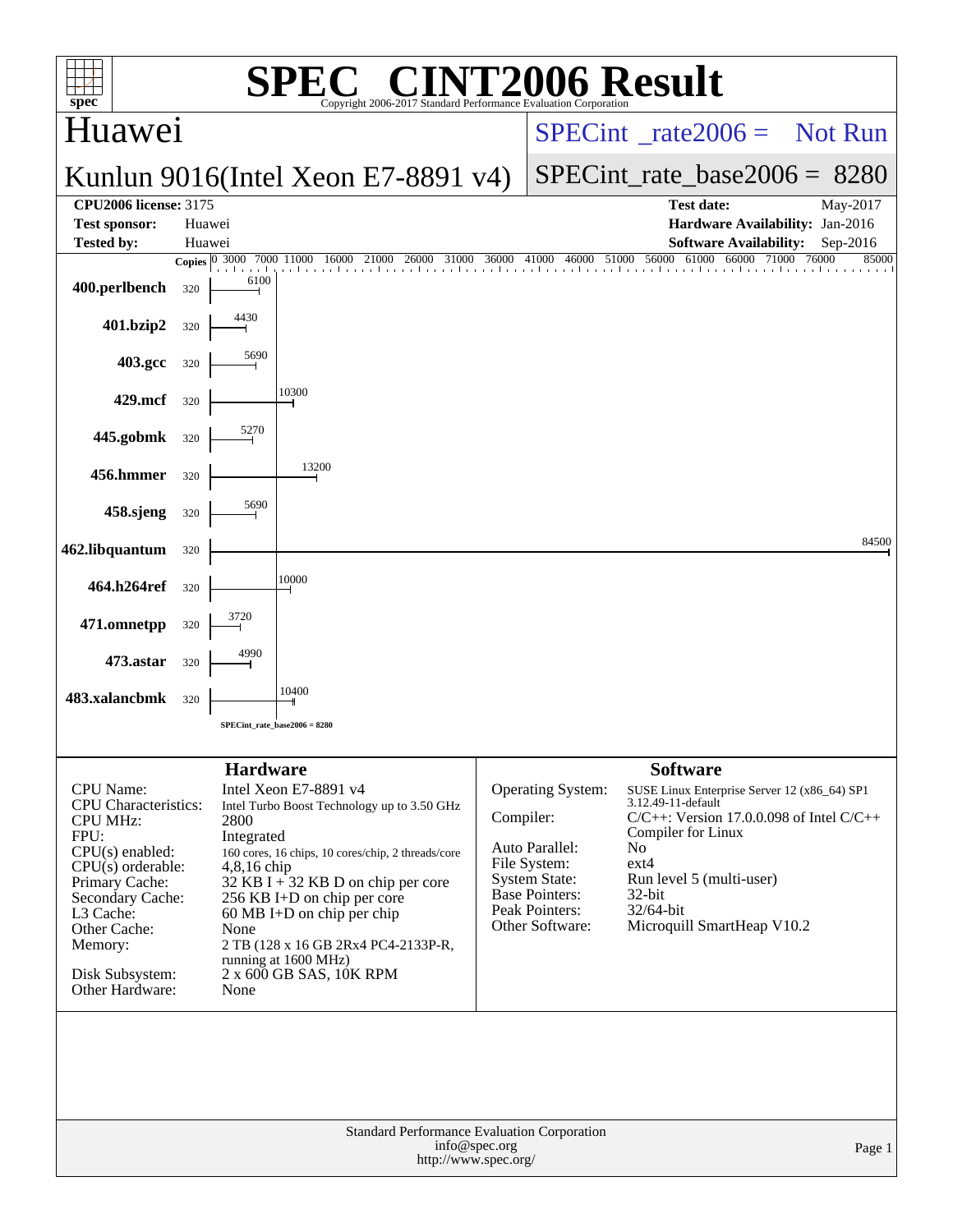

# Huawei

### $SPECTnt_rate2006 = Not Run$

### Kunlun 9016(Intel Xeon E7-8891 v4)

### [SPECint\\_rate\\_base2006 =](http://www.spec.org/auto/cpu2006/Docs/result-fields.html#SPECintratebase2006) 8280

**[CPU2006 license:](http://www.spec.org/auto/cpu2006/Docs/result-fields.html#CPU2006license)** 3175 **[Test date:](http://www.spec.org/auto/cpu2006/Docs/result-fields.html#Testdate)** May-2017 **[Test sponsor:](http://www.spec.org/auto/cpu2006/Docs/result-fields.html#Testsponsor)** Huawei **[Hardware Availability:](http://www.spec.org/auto/cpu2006/Docs/result-fields.html#HardwareAvailability)** Jan-2016 **[Tested by:](http://www.spec.org/auto/cpu2006/Docs/result-fields.html#Testedby)** Huawei **[Software Availability:](http://www.spec.org/auto/cpu2006/Docs/result-fields.html#SoftwareAvailability)** Sep-2016

### **[Results Table](http://www.spec.org/auto/cpu2006/Docs/result-fields.html#ResultsTable)**

|                                                                                                          | <b>Base</b>   |                |       |                |       |                |       | <b>Peak</b>   |                |              |                |              |                |              |
|----------------------------------------------------------------------------------------------------------|---------------|----------------|-------|----------------|-------|----------------|-------|---------------|----------------|--------------|----------------|--------------|----------------|--------------|
| <b>Benchmark</b>                                                                                         | <b>Copies</b> | <b>Seconds</b> | Ratio | <b>Seconds</b> | Ratio | <b>Seconds</b> | Ratio | <b>Copies</b> | <b>Seconds</b> | <b>Ratio</b> | <b>Seconds</b> | <b>Ratio</b> | <b>Seconds</b> | <b>Ratio</b> |
| 400.perlbench                                                                                            | 320           | 515            | 6070  | 512            | 6100  | 512            | 6100  |               |                |              |                |              |                |              |
| 401.bzip2                                                                                                | 320           | 696            | 4430  | 696            | 4430  | 698            | 4430  |               |                |              |                |              |                |              |
| $403.\text{gcc}$                                                                                         | 320           | 452            | 5700  | 453            | 5690  | 455            | 5660  |               |                |              |                |              |                |              |
| $429$ .mcf                                                                                               | 320           | 282            | 10300 | 282            | 10300 | 284            | 10300 |               |                |              |                |              |                |              |
| $445$ .gobm $k$                                                                                          | 320           | 636            | 5280  | 638            | 5260  | 637            | 5270  |               |                |              |                |              |                |              |
| 456.hmmer                                                                                                | 320           | 225            | 13200 | 226            | 13200 | 226            | 13200 |               |                |              |                |              |                |              |
| $458$ .sjeng                                                                                             | 320           | 680            | 5690  | 680            | 5690  | 680            | 5690  |               |                |              |                |              |                |              |
| 462.libquantum                                                                                           | 320           | 78.5           | 84500 | 78.4           | 84500 | 78.5           | 84400 |               |                |              |                |              |                |              |
| 464.h264ref                                                                                              | 320           | 708            | 10000 | 708            | 10000 | 711            | 9960  |               |                |              |                |              |                |              |
| 471.omnetpp                                                                                              | 320           | 538            | 3720  | 537            | 3720  | 538            | 3720  |               |                |              |                |              |                |              |
| 473.astar                                                                                                | 320           | 450            | 4990  | 447            | 5030  | 452            | 4970  |               |                |              |                |              |                |              |
| 483.xalancbmk                                                                                            | 320           | 215            | 10300 | 211            | 10400 | 211            | 10500 |               |                |              |                |              |                |              |
| Results appear in the order in which they were run. Bold underlined text indicates a median measurement. |               |                |       |                |       |                |       |               |                |              |                |              |                |              |

### **[Submit Notes](http://www.spec.org/auto/cpu2006/Docs/result-fields.html#SubmitNotes)**

 The numactl mechanism was used to bind copies to processors. The config file option 'submit' was used to generate numactl commands to bind each copy to a specific processor. For details, please see the config file.

### **[Operating System Notes](http://www.spec.org/auto/cpu2006/Docs/result-fields.html#OperatingSystemNotes)**

 Stack size set to unlimited using "ulimit -s unlimited" Turbo mode set with: cpupower -c all frequency-set -g performance

### **[Platform Notes](http://www.spec.org/auto/cpu2006/Docs/result-fields.html#PlatformNotes)**

 BIOS configuration: Set Power Efficiency Mode to Performance Baseboard Management Controller used to adjust the fan speed to 100% Sysinfo program /spec/config/sysinfo.rev6993 Revision 6993 of 2015-11-06 (b5e8d4b4eb51ed28d7f98696cbe290c1) running on linux-ew80 Tue May 9 07:49:48 2017

 This section contains SUT (System Under Test) info as seen by some common utilities. To remove or add to this section, see: <http://www.spec.org/cpu2006/Docs/config.html#sysinfo>

 From /proc/cpuinfo model name : Intel(R) Xeon(R) CPU E7-8891 v4 @ 2.80GHz 16 "physical id"s (chips) 320 "processors" Continued on next page

> Standard Performance Evaluation Corporation [info@spec.org](mailto:info@spec.org) <http://www.spec.org/>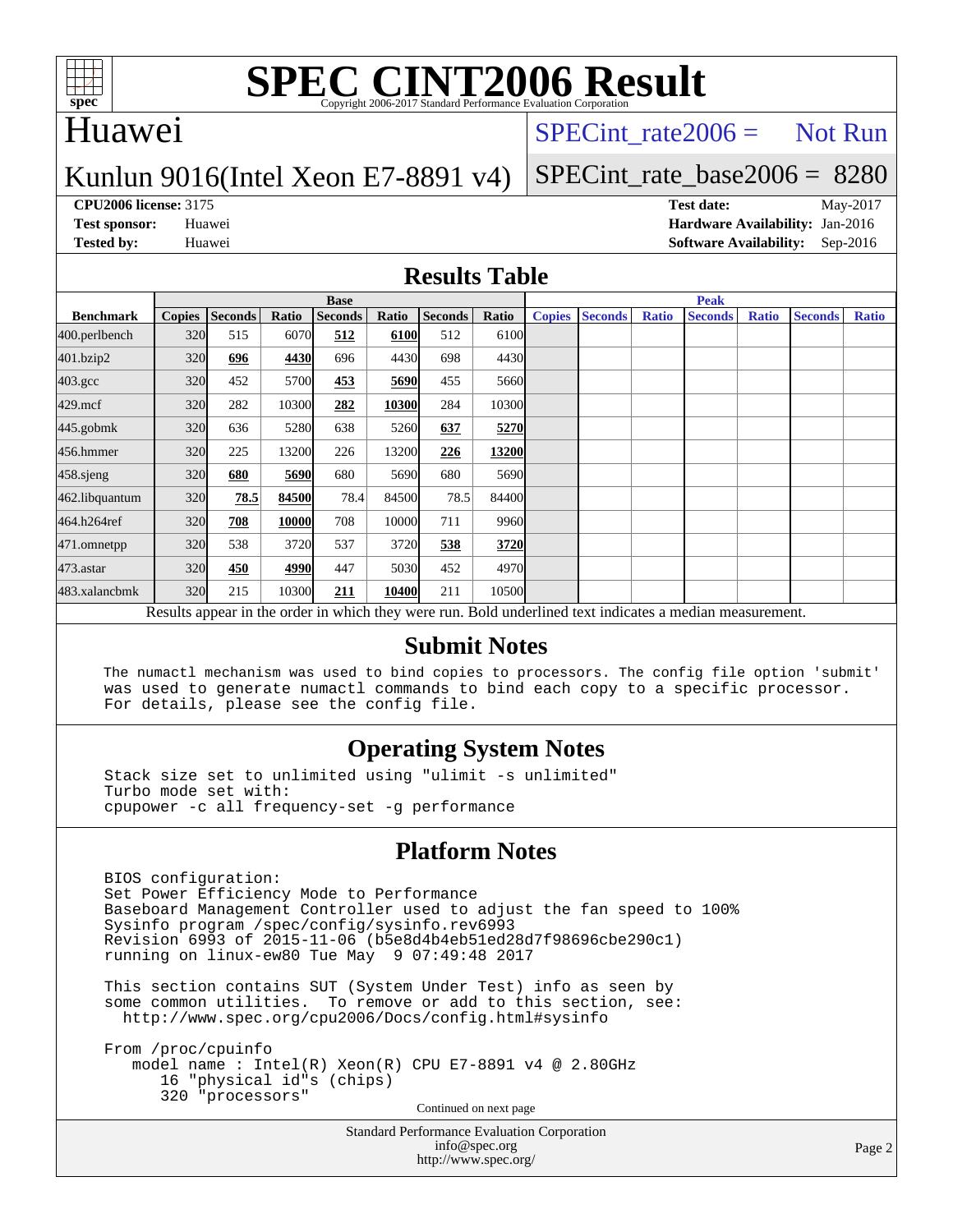

# Huawei

[SPECint\\_rate2006 =](http://www.spec.org/auto/cpu2006/Docs/result-fields.html#SPECintrate2006) Not Run

Kunlun 9016(Intel Xeon E7-8891 v4)

[SPECint\\_rate\\_base2006 =](http://www.spec.org/auto/cpu2006/Docs/result-fields.html#SPECintratebase2006) 8280

**[CPU2006 license:](http://www.spec.org/auto/cpu2006/Docs/result-fields.html#CPU2006license)** 3175 **[Test date:](http://www.spec.org/auto/cpu2006/Docs/result-fields.html#Testdate)** May-2017 **[Test sponsor:](http://www.spec.org/auto/cpu2006/Docs/result-fields.html#Testsponsor)** Huawei **[Hardware Availability:](http://www.spec.org/auto/cpu2006/Docs/result-fields.html#HardwareAvailability)** Jan-2016 **[Tested by:](http://www.spec.org/auto/cpu2006/Docs/result-fields.html#Testedby)** Huawei **[Software Availability:](http://www.spec.org/auto/cpu2006/Docs/result-fields.html#SoftwareAvailability)** Sep-2016

### **[Platform Notes \(Continued\)](http://www.spec.org/auto/cpu2006/Docs/result-fields.html#PlatformNotes)**

| cores, siblings (Caution: counting these is hw and system dependent. The<br>following excerpts from /proc/cpuinfo might not be reliable. Use with<br>caution.)<br>cpu cores $: 10$<br>siblings : 20<br>physical 0: cores 5 9 10 11 13 18 24 26 28 29                                                                                                                                                                                                                                                                                                                                                                                                                                                                                                              |        |
|-------------------------------------------------------------------------------------------------------------------------------------------------------------------------------------------------------------------------------------------------------------------------------------------------------------------------------------------------------------------------------------------------------------------------------------------------------------------------------------------------------------------------------------------------------------------------------------------------------------------------------------------------------------------------------------------------------------------------------------------------------------------|--------|
| physical 1: cores 5 9 10 11 13 18 24 26 28 29<br>physical 2: cores 5 9 10 11 13 18 24 26 28 29<br>physical 3: cores 5 9 10 11 13 18 24 26 28 29<br>physical 4: cores 5 9 10 11 13 18 24 26 28 29<br>physical 5: cores 5 9 10 11 13 18 24 26 28 29<br>physical 6: cores 5 9 10 11 13 18 24 26 28 29<br>physical 7: cores 5 9 10 11 13 18 24 26 28 29<br>physical 8: cores 5 9 10 11 13 18 24 26 28 29<br>physical 9: cores 5 9 10 11 13 18 24 26 28 29<br>physical 10: cores 5 9 10 11 13 18 24 26 28 29<br>physical 11: cores 5 9 10 11 13 18 24 26 28 29<br>physical 12: cores 5 9 10 11 13 18 24 26 28 29<br>physical 13: cores 5 9 10 11 13 18 24 26 28 29<br>physical 14: cores 5 9 10 11 13 18 24 26 28 29<br>physical 15: cores 5 9 10 11 13 18 24 26 28 29 |        |
| cache size $: 61440$ KB                                                                                                                                                                                                                                                                                                                                                                                                                                                                                                                                                                                                                                                                                                                                           |        |
| From /proc/meminfo<br>MemTotal:<br>2117107116 kB<br>HugePages_Total: 153600<br>Hugepagesize: 2048 kB                                                                                                                                                                                                                                                                                                                                                                                                                                                                                                                                                                                                                                                              |        |
| /usr/bin/lsb_release -d<br>SUSE Linux Enterprise Server 12 SP1                                                                                                                                                                                                                                                                                                                                                                                                                                                                                                                                                                                                                                                                                                    |        |
| From /etc/*release* /etc/*version*<br>$S$ uSE-release:<br>SUSE Linux Enterprise Server 12 (x86_64)<br>$VERSION = 12$<br>PATCHLEVEL = 1                                                                                                                                                                                                                                                                                                                                                                                                                                                                                                                                                                                                                            |        |
| # This file is deprecated and will be removed in a future service pack or<br>release.                                                                                                                                                                                                                                                                                                                                                                                                                                                                                                                                                                                                                                                                             |        |
| # Please check /etc/os-release for details about this release.<br>os-release:<br>NAME="SLES"<br>VERSION="12-SP1"                                                                                                                                                                                                                                                                                                                                                                                                                                                                                                                                                                                                                                                  |        |
| VERSION ID="12.1"<br>PRETTY_NAME="SUSE Linux Enterprise Server 12 SP1"<br>ID="sles"<br>ANSI COLOR="0;32"                                                                                                                                                                                                                                                                                                                                                                                                                                                                                                                                                                                                                                                          |        |
| CPE_NAME="cpe:/o:suse:sles:12:sp1"                                                                                                                                                                                                                                                                                                                                                                                                                                                                                                                                                                                                                                                                                                                                |        |
| uname $-a$ :<br>Linux linux-ew80 3.12.49-11-default #1 SMP Wed Nov 11 20:52:43 UTC 2015<br>(8d714a0) x86_64 x86_64 x86_64 GNU/Linux                                                                                                                                                                                                                                                                                                                                                                                                                                                                                                                                                                                                                               |        |
| Continued on next page                                                                                                                                                                                                                                                                                                                                                                                                                                                                                                                                                                                                                                                                                                                                            |        |
| Standard Performance Evaluation Corporation                                                                                                                                                                                                                                                                                                                                                                                                                                                                                                                                                                                                                                                                                                                       |        |
| info@spec.org                                                                                                                                                                                                                                                                                                                                                                                                                                                                                                                                                                                                                                                                                                                                                     | Page 3 |

<http://www.spec.org/>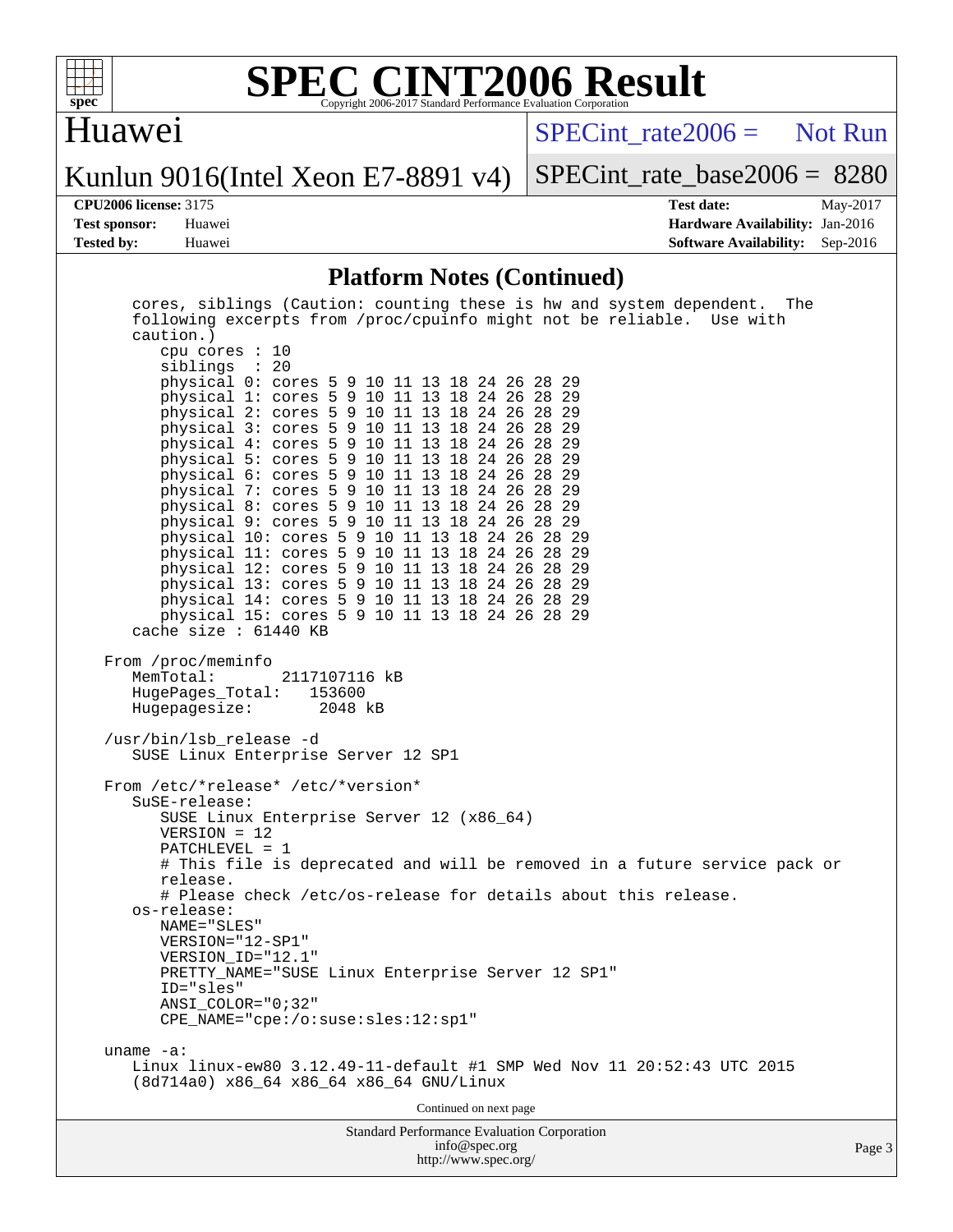

### Huawei

 $SPECint rate2006 =$  Not Run

Kunlun 9016(Intel Xeon E7-8891 v4)

[SPECint\\_rate\\_base2006 =](http://www.spec.org/auto/cpu2006/Docs/result-fields.html#SPECintratebase2006) 8280

**[CPU2006 license:](http://www.spec.org/auto/cpu2006/Docs/result-fields.html#CPU2006license)** 3175 **[Test date:](http://www.spec.org/auto/cpu2006/Docs/result-fields.html#Testdate)** May-2017 **[Test sponsor:](http://www.spec.org/auto/cpu2006/Docs/result-fields.html#Testsponsor)** Huawei **[Hardware Availability:](http://www.spec.org/auto/cpu2006/Docs/result-fields.html#HardwareAvailability)** Jan-2016 **[Tested by:](http://www.spec.org/auto/cpu2006/Docs/result-fields.html#Testedby)** Huawei **[Software Availability:](http://www.spec.org/auto/cpu2006/Docs/result-fields.html#SoftwareAvailability)** Sep-2016

### **[Platform Notes \(Continued\)](http://www.spec.org/auto/cpu2006/Docs/result-fields.html#PlatformNotes)**

run-level 5 May 9 07:31

 SPEC is set to: /spec Filesystem Type Size Used Avail Use% Mounted on<br>
/dev/sda3 ext4 1.1T 95G 961G 9% / 95G 961G Additional information from dmidecode:

 Warning: Use caution when you interpret this section. The 'dmidecode' program reads system data which is "intended to allow hardware to be accurately determined", but the intent may not be met, as there are frequent changes to hardware, firmware, and the "DMTF SMBIOS" standard.

 BIOS American Megatrends Inc. BLXSV207 04/17/2017 Memory: 128x Micron 36ASF2G72PZ-2G1A2 16 GB 2 rank 2133 MHz, configured at 1600 MHz 256x NO DIMM NO DIMM

(End of data from sysinfo program)

### **[General Notes](http://www.spec.org/auto/cpu2006/Docs/result-fields.html#GeneralNotes)**

Environment variables set by runspec before the start of the run: LD\_LIBRARY\_PATH = "/spec/libs/32:/spec/libs/64:/spec/sh10.2"

 Binaries compiled on a system with 1x Intel Core i7-4790K CPU + 32GB RAM memory using Redhat Enterprise Linux 7.2 Transparent Huge Pages enabled by default Filesystem page cache cleared with: echo 1> /proc/sys/vm/drop\_caches runspec command invoked through numactl i.e.: numactl --interleave=all runspec <etc>

# **[Base Compiler Invocation](http://www.spec.org/auto/cpu2006/Docs/result-fields.html#BaseCompilerInvocation)**

[C benchmarks](http://www.spec.org/auto/cpu2006/Docs/result-fields.html#Cbenchmarks):

[icc -m32 -L/opt/intel/compilers\\_and\\_libraries\\_2017/linux/lib/ia32](http://www.spec.org/cpu2006/results/res2017q4/cpu2006-20170918-50126.flags.html#user_CCbase_intel_icc_c29f3ff5a7ed067b11e4ec10a03f03ae)

[C++ benchmarks:](http://www.spec.org/auto/cpu2006/Docs/result-fields.html#CXXbenchmarks)

[icpc -m32 -L/opt/intel/compilers\\_and\\_libraries\\_2017/linux/lib/ia32](http://www.spec.org/cpu2006/results/res2017q4/cpu2006-20170918-50126.flags.html#user_CXXbase_intel_icpc_8c35c7808b62dab9ae41a1aa06361b6b)

# **[Base Portability Flags](http://www.spec.org/auto/cpu2006/Docs/result-fields.html#BasePortabilityFlags)**

 400.perlbench: [-D\\_FILE\\_OFFSET\\_BITS=64](http://www.spec.org/cpu2006/results/res2017q4/cpu2006-20170918-50126.flags.html#user_basePORTABILITY400_perlbench_file_offset_bits_64_438cf9856305ebd76870a2c6dc2689ab) [-DSPEC\\_CPU\\_LINUX\\_IA32](http://www.spec.org/cpu2006/results/res2017q4/cpu2006-20170918-50126.flags.html#b400.perlbench_baseCPORTABILITY_DSPEC_CPU_LINUX_IA32) 401.bzip2: [-D\\_FILE\\_OFFSET\\_BITS=64](http://www.spec.org/cpu2006/results/res2017q4/cpu2006-20170918-50126.flags.html#user_basePORTABILITY401_bzip2_file_offset_bits_64_438cf9856305ebd76870a2c6dc2689ab) 403.gcc: [-D\\_FILE\\_OFFSET\\_BITS=64](http://www.spec.org/cpu2006/results/res2017q4/cpu2006-20170918-50126.flags.html#user_basePORTABILITY403_gcc_file_offset_bits_64_438cf9856305ebd76870a2c6dc2689ab) 429.mcf: [-D\\_FILE\\_OFFSET\\_BITS=64](http://www.spec.org/cpu2006/results/res2017q4/cpu2006-20170918-50126.flags.html#user_basePORTABILITY429_mcf_file_offset_bits_64_438cf9856305ebd76870a2c6dc2689ab)

Continued on next page

Standard Performance Evaluation Corporation [info@spec.org](mailto:info@spec.org) <http://www.spec.org/>

Page 4